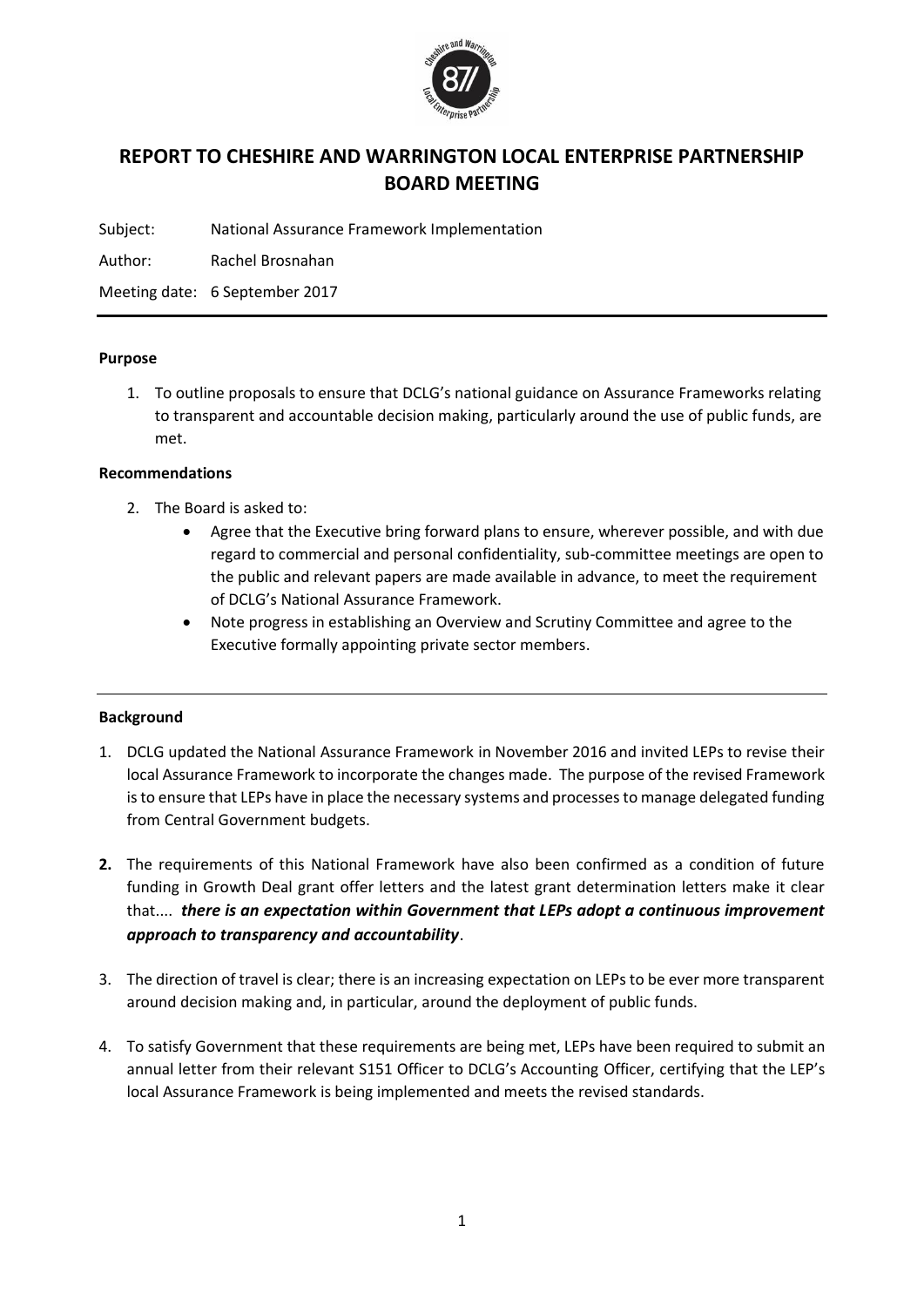

## **Discussion**

- 5. While our S151 Officer was happy to confirm to DCLG's Accounting Officer that the LEP's local Assurance Framework **is being implemented**, following an Internal Audit discussions around the level of expectation, with regard to transparent and accountable decision making have been ongoing.
- 6. The current position is that main LEP Board meetings are open to the public and papers are made available in advance. Similarly, Local Transport Board meetings are open and accessible. However, beyond that the remaining sub-committee meetings are held in private and papers not made available, although minutes of all sub-committee meetings are routinely published alongside Board Committee papers. While there is clearly a case for some sub-committees, such as the Appointment and Remuneration Committee, remaining private, that case diminishes rapidly for other Committees.
- 7. From discussions with our internal auditor, there is a clear expectation that we now need to go further and allow the public to attend wider sub-committee meetings, and have access to relevant papers ahead of those meetings.
- 8. This would mean making the Strategy Committee, Performance and Investment Committee, Employers Skills Board meetings open to the public and publishing relevant documents, such as business cases relating to funding bids, in advance of the meetings. Clearly any papers being published would need to respect both personal, and commercial confidentiality and so be suitably redacted. Similarly, meetings would have to be conducted to enable full discussion to happen and so following public presentations, would most likely then have to go to closed session to discuss areas that stray into personal and commercial detail.
- 9. In arriving at this view, our Internal Auditor has considered the requirement under the National Assurance Framework to ensure transparent and accountable decision making by LEPs that **must** set out in their local assurance framework... *the arrangements for making, and recording decisions, and for ensuring that papers, decisions, minutes, agendas etc are published promptly in line with existing local authority rules and regulations (access to information, Schedule 12A of the LGA 1972, as amended by the FOI 2000 and further update in 2007).*
- 10. The local authority rules and regulations that apply relate principally to the Local Government Act 1972 (Part VA Subsections 100B and 100C), and deal with publishing agendas, minutes and supporting reports for council and committee meetings. In simple terms, if an item is on the agenda then the supporting report is also required to be published. In addition, it refers to agenda item reports being made available to members of the public in attendance at the meetings.
- 11. While there are exceptions specified within the 1972 Act and Schedule 12A, these relate largely to information relating to an individual or sensitive information, it is clear that the general principle is to publish supporting reports and provide copies to the public who wish to attend the meetings.
- 12. Our Internal Auditor is therefore clear that this is the level of expectation that we should apply.